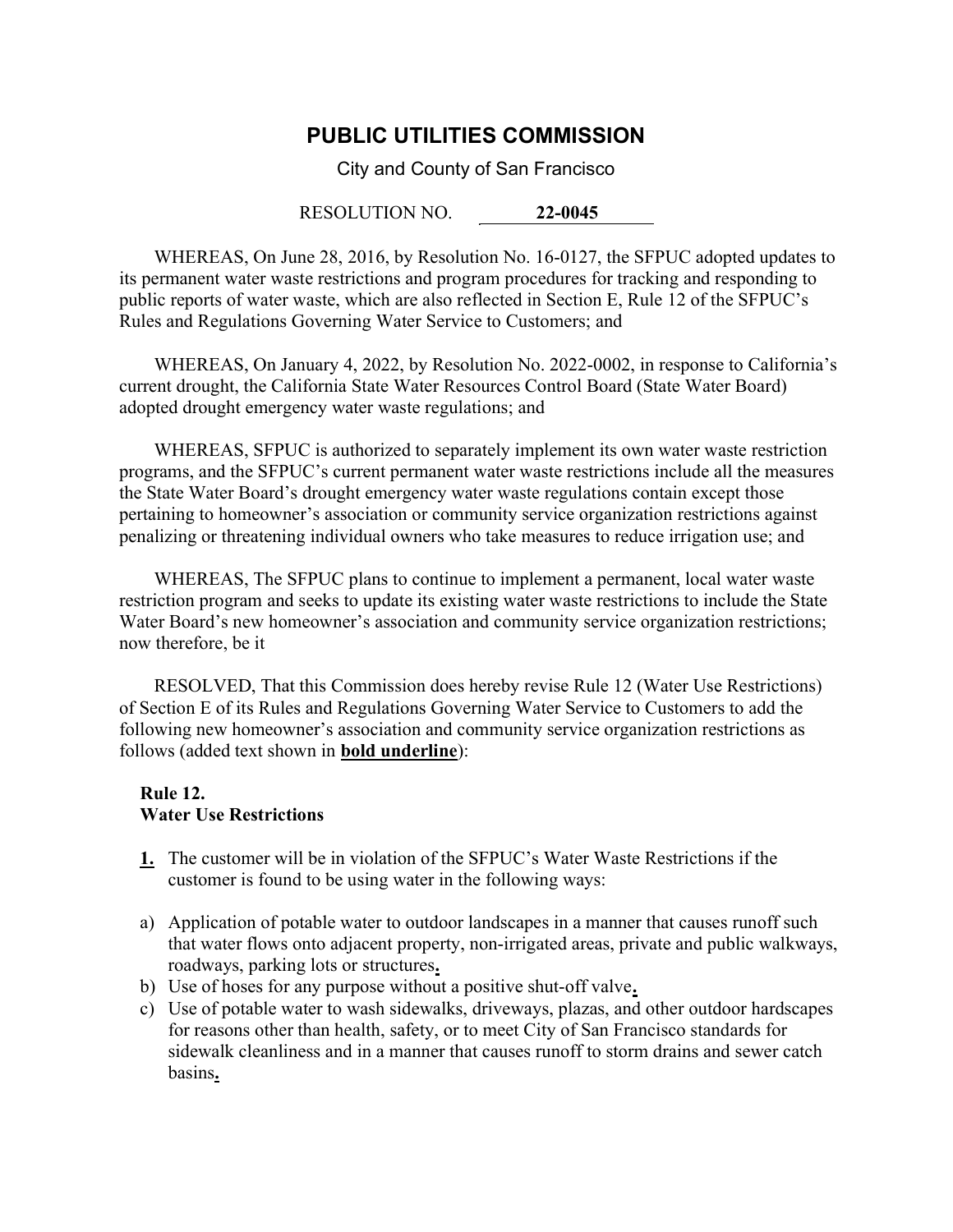- d) Use of single pass cooling systems, fountains and decorative water features, and commercial car washes.
- e) Application of potable water to outdoor landscapes during and within 48 hours after measurable rainfall.
- f) Irrigation with potable water of ornamental turf on public street medians.
- g) Use of potable water for consolidation of backfill, dust control, or other nonessential construction purposes if foundation drainage or recycled water is available and approved by the Department of Public Health.
- h) Serving drinking water other than upon request at eating or drinking establishments, including restaurants, hotels, cafes, cafeterias, bars, or other public places where food or drink are served.
- i) To promote conservation, hotels and motels shall provide guests with the option of choosing not to have towels and linens laundered daily and display notice of this option in guestrooms.

## 2. Any homeowner's association or community service organization or similar entity is prohibited from:

- a) Taking or threatening to take any action to enforce any provision of the governing documents or architectural or landscaping guidelines or policies of a common interest development where that provision is void or unenforceable under section 4735, subdivisions (a) and (b) of the Civil Code;
- b) Imposing or threatening to impose a fine, assessment, or other monetary penalty against any owner of a separate interest for reducing or eliminating the watering of vegetation or lawns during a declared drought emergency, as described in section 4735, subdivision (c) of the Civil Code; or
- c) Requiring an owner of a separate interest upon which water-efficient landscaping measures have been installed in response to a declared drought emergency, as described in section 4735, subdivisions (c) and (d) of the Civil Code, to reverse or remove the water-efficient landscaping measures upon the conclusion of the state of emergency.
- 4. As used in this Rule:
- a) "Architectural or landscaping guidelines or policies" includes any formal or informal rules other than the governing documents of a common interest development.
- b) "Homeowner's association" means an "association" as defined in section 4080 of the Civil Code.
- c) "Common interest development" has the same meaning as in section 4100 of the Civil Code.
- d) "Community service organization or similar entity" has the same meaning as in section 4110 of the Civil Code.
- e) "Governing documents" has the same meaning as in section 4150 of the Civil Code.
- f) "Separate interest" has the same meaning as in section 4185 of the Civil Code.